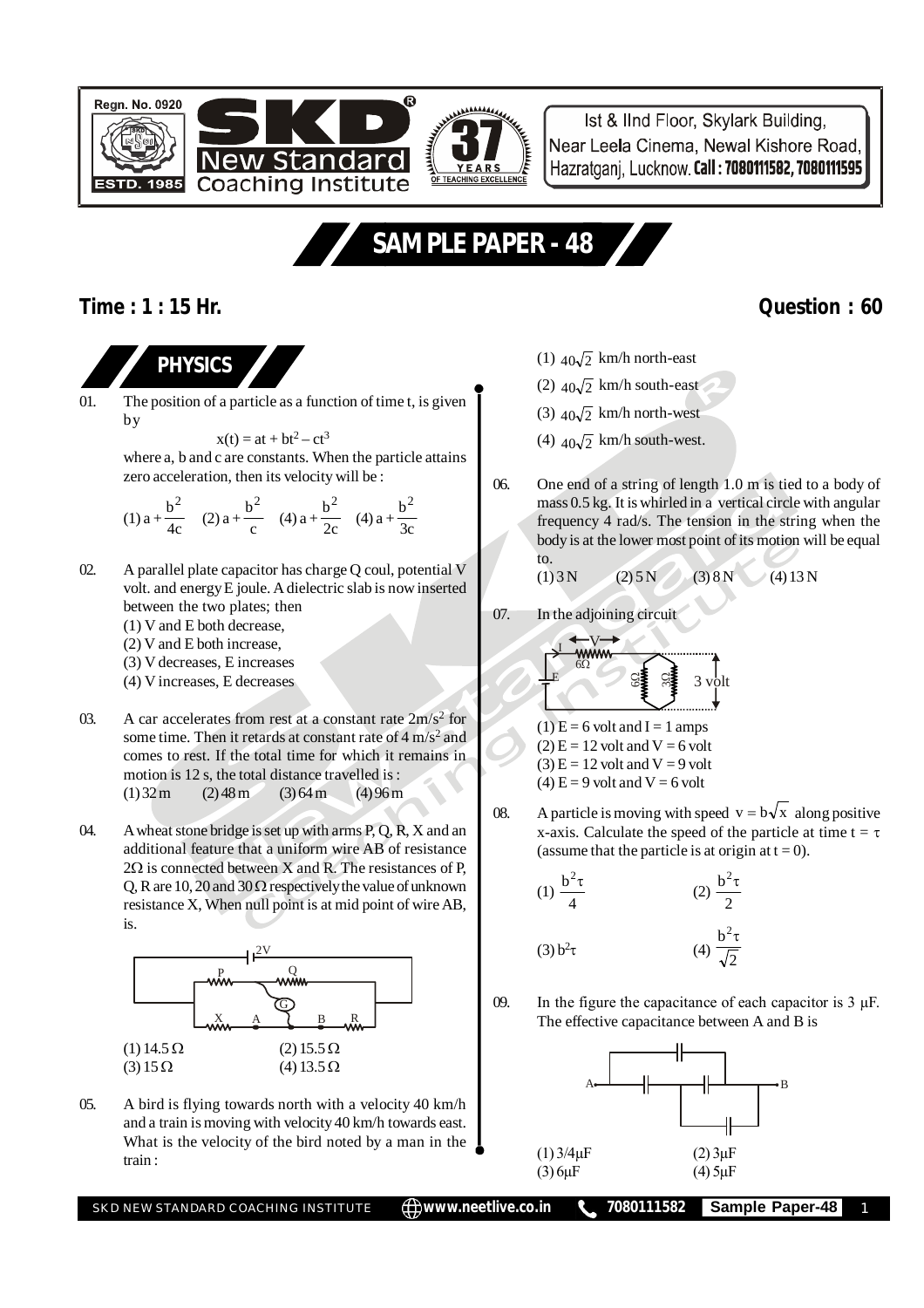10. A fire hydrant delivers water of density  $\rho$  at a volume rate L. The water travels vertically upward through the hydrant and then does 90° turn to emerge horizontally at speed v.



The pipe and nozzle have uniform cross-section throughout. The force exerted by the water on the corner of the hydrant is

(3) 2 pvL (4)  $\sqrt{2}$  pvL

11. A particle of mass m is located in a one dimensional potential field where potential energy is given by  $U(x) = A(1 - \cos px)$ 

where A and p are constants. The period of small oscillations of the particle is

(1) 
$$
2\pi \sqrt{m/(Ap^2)}
$$
 (2)  $2\pi \sqrt{m/(Ap)}$   
(3)  $2\pi \sqrt{m/A}$  (4)  $\left(\frac{1}{2\pi}\right)\sqrt{(Ap/m)}$ 

12. If the magnitude of sum of two vectors is equal to the magnitude of difference of the two vectors, the angle between these vectors is :<br>(1)  $0^{\circ}$  (2)  $90^{\circ}$  (3)

 $(1) 0^{\circ}$   $(2) 90^{\circ}$   $(3) 45^{\circ}$   $(4) 180^{\circ}$ 

13. A vertical spring with force constant K is fixed on a table. A ball of mass m at a height h above the free upper end of the spring falls vertically on the spring so that the spring is compressed by a distance d. The net work done in this process is :

(1) mg (h-d) + 
$$
\frac{1}{2}
$$
 Kd<sup>2</sup> (2) mg (h+d) +  $\frac{1}{2}$  Kd<sup>2</sup>  
(3) mg (h+d) -  $\frac{1}{2}$  Kd<sup>2</sup> (4) mg (h-d) -  $\frac{1}{2}$  Kd<sup>2</sup>

14. The potential energy U between two molecules as a function of the distance X between them has been shown in the figure. The two molecules are



(1) Attracted when x lies between A and B and are repelled when X lies between B and C

(2) Attracted when x lies between B and C and are repelled when X lies between A and B

(3) Attracted when they reach B

(4) Repelled when they reach B

15. A spherical mercury droplet of radius  $r = 1$ mm has a charge  $q = 200 \mu C$ . Twenty seven such droplets are combined to make one large spherical drop. The ratio of surface potential of the larger drop to that of the each droplet is  $(1) 1$   $(2) 3$   $(3) 9$   $(4) 27$ 

## **CHEMISTRY**

16. A sample of ammonium phosphate,  $(NH_4)_3PO_4$ , contains 6 moles of hydrogen atoms. The number of moles of oxygen atoms in the sample is:

| (1)1 | (2) 2 |
|------|-------|
| (3)4 | (4)6  |

17. Ionic species are stabilized by the dispersal of charge. Which of the following carboxylate ion is the most stable?

$$
\begin{array}{ccc}\n & 0 & 0 \\
 & \parallel & \\
(1) \text{ CH}_3 - \text{C} - \text{O}^- & (2) \text{ Cl} - \text{CH}_2 - \text{C} - \text{O}^- \\
 & 0 & \text{F} \\
 & \parallel & \text{F} \\
\text{(3) F} - \text{CH}_2 - \text{C} - \text{O}^- & (4) & \text{CH} - \text{CO} \\
 & & \text{F}\n\end{array}
$$

18. The reaction shows oxidising property of  $H_2O_2$  in acidic medium  $(1) H<sub>2</sub>O<sub>2</sub> + Mn<sup>+2</sup> \rightarrow Mn<sup>+4</sup> + 2OH<sup>-</sup>$  $(2)$   $2Fe^{+2} + H_2O_2 \rightarrow 2Fe^{+3} + 2OH^-$ 

(3)  $2MnO_4^- + 6H^+ + 5H_2O_2 \rightarrow 2Mn^{+2} + 8H_2O + 5O_2$  $(4) \text{Fe}^{+2} + \text{H}_2\text{O}_2 + \text{H}^+ \rightarrow \text{Fe}^{+3} + 2\text{H}_2\text{O}$ 

19. The pH values 0.1 M solution of HCOONa (I), HCOOH  $(II)$ , CH<sub>3</sub>COONH<sub>4</sub> (III), NaOH (IV), HCl (V), will be in the order:

$$
(1) IV > III > I > II > V
$$
  
(2) IV > I > III > II > I > V  
(3) II > III > I > IV > V  
(4) V > II > II > III > I > IV

- 20. Which acid-base reaction would not take place as written?  $(1)$  CH<sub>3</sub>Li +CH<sub>3</sub>CH<sub>2</sub>OH  $\rightarrow$  CH<sub>4</sub> + CH<sub>3</sub>CH<sub>2</sub>OLi  $(2) H<sub>2</sub>C = CH<sub>2</sub> + NaOH \rightarrow H<sub>2</sub>C = CHNa + H<sub>2</sub>O$ (3)  $CH_3C = CNa + H_2O \rightarrow CH_3C = CH + NaOH$ (4)  $(CH_3)_2CHOH + NaH \rightarrow (CH_3)_2CHONa + H_2$
- 21. In which of the following compounds, the carbon marked with asterisk is expected to have greatest positive charge?  $(1)$   $^*CH_3-CH_2$  $-Cl$  (2)  $^{\ast}CH_{3}-CH_{2}-Mg^{+}Cl^{-}$  $(3)$  \*CH<sub>3</sub> – CH<sub>2</sub>  $-Br$  (4)  $^{\ast}CH_{3}-CH_{2}-CH_{3}$
- 22. 0.2 mole of HCl and 0.2 mole of barium chloride were dissolved in water to produce a 500 mL solution. The molarity of the Cl<sup>-</sup> ions is:  $(1) 0.06 M$  (2) 0.09 M  $(3) 1.2 M$   $(4) 0.80 M$

**Sample Paper-48** SKD NEW STANDARD COACHING INSTITUTE  $\Box$  www.neetlive.co.in 7080111582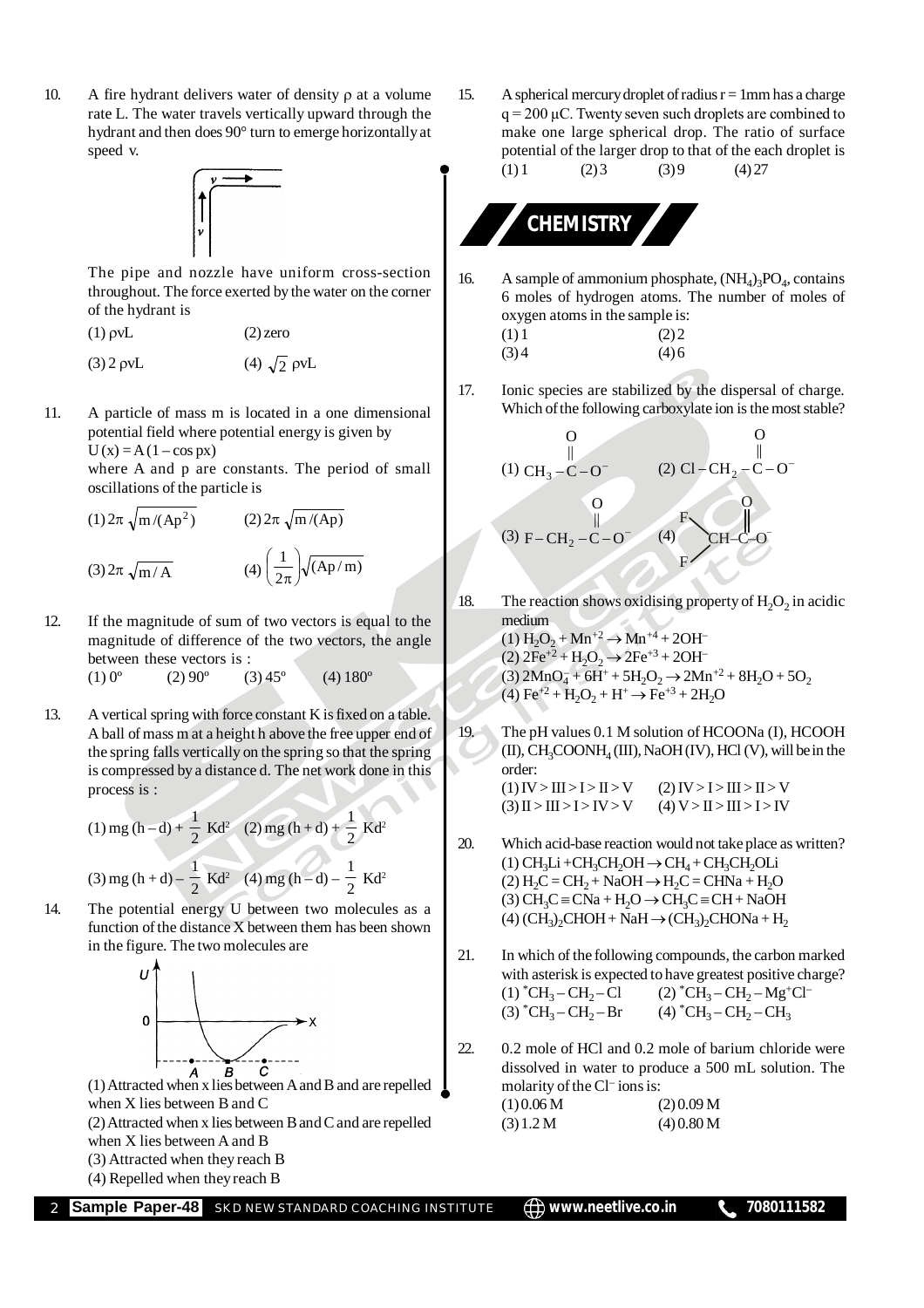23. Which of the following species is a resonance form of the species in the box?



24. Increasing order of stability among the three main conformations (i.e., eclipse, anti, gauche) of 2– fluoroethanol is (1) eclipse, anti, gauche (2) anti, gauche, eclipse (3) eclipse, gauche, anti (4) gauche, eclipse, anti

25. Due to the presence of an unpaired electron, free radicals are

> (1) chemically reactive (2) chemically inactive (3) anions (4) cations

- 26. Flame test is not given by  $(1)$ Ca  $(2)$  Ba  $(3)$  Be (4) Li
- 27. Covalent bond can undergo fission in two different ways. The correct representation involving a heterolytic fission of  $CH_3 - Br$  is

(1) 
$$
\overbrace{CH_3}^{(1)} \overbrace{Br} \rightarrow \overbrace{CH_3}^{+} + \overbrace{Br}^{+}
$$
  
(2) 
$$
\overbrace{CH_3}^{(2)} \overbrace{Br} \rightarrow \overbrace{CH_3}^{+} + \overbrace{Br}^{+}
$$
  
(3) 
$$
\overbrace{CH_3}^{(3)} \overbrace{Br} \rightarrow \overbrace{CH_3}^{+} + \overbrace{Br}^{+}
$$
  
(4) 
$$
\overbrace{CH_3}^{(4)} \overbrace{Br} \rightarrow \overbrace{CH_3}^{+} + \overbrace{Br}^{+}
$$

- 28. Hydrogen is prepared from  $H_2O$  by adding (1) Ca, which acts as reducing agent (2) Al, which acts as oxidising agent (3) Ag, which acts as reducing agent (4) Au, which acts as oxidising agent
- 29. Which of the following is most soluble in water? (1)  $Ba_3(PO_4)_2(K_{sp} = 6 \times 10^{-39})$ (2)  $\text{ZnS}(K_{sp} = 7 \times 10^{-16})$ (3) Fe(OH)<sub>3</sub>(K<sub>sp</sub> = 6×10<sup>-38</sup>)  $(4)$  Ag<sub>3</sub>(PO<sub>4</sub>)( $\dot{K}_{sp}$  = 1.8×10<sup>-18</sup>)

30. Consider the following abbreviations for hydrated alkali ions  $x = [Li(H_2O)_n]^+, y = [K(H_2O)_n]^+, z = [Cs(H_2O)_n]^+$ What is the correct order of size of these hydrated alkali ions?

$$
(1) x > y > z
$$
  
\n
$$
(2) z > y > x
$$
  
\n
$$
(3) x = y = z
$$
  
\n
$$
(4) z > x > y
$$

**BOTANY**

- 31. The applications of Biotechnology include (A) Therapeutics
	- (B) Diagnostics
	- (C) GM crops for agriculture (D) Processed food
	- (E) Bioremediation
	- (F) Waste treatment
	- (G) Energy production
		-
	- (1) A, B, C, E Only<br>(3) B, C, D, E Only<br>(4) All of these  $(3)$  B, C, D, E Only



Depict a figure of enlarged view of microsporangium. Select the correct option in which any tow labelled structures are correctly identified.

- $(1) E =$ Microspore mother cell, B = Endothecium
- $(2)$  A = Epidermis, E = Microspore mother cell
- $(3)$  C = Middle layer, D = Tapetum
- $(4) D =$ Microspore mother cell,  $E =$ Tapetum
- 33. Which variety or rice was patented by a US company even though the highest number of varieties of this rice is found in India?

| (1) Sharbati Sonora | $(2)$ Co-667   |
|---------------------|----------------|
| (3) Basmati         | (4) Lerma Roja |

- 34. Ability to rise in thin tubes and ability to resist pulling force are respectively
	- (1) Tensile strength and capillarity
	- (2) Cohesion and adhesion
	- (3) Capillarity and tensile strength
	- (4) Adhesion and capillarity
- 35. Humulin was first marketed by
	- (1) Eli Lilly (2) Sun pharma (3) Nova Industry (4) May and Baker
		-

SKD NEW STANDARD COACHING INSTITUTE **(D) WWW.neetlive.co.in \, 7080111582 Sample Paper-48** 3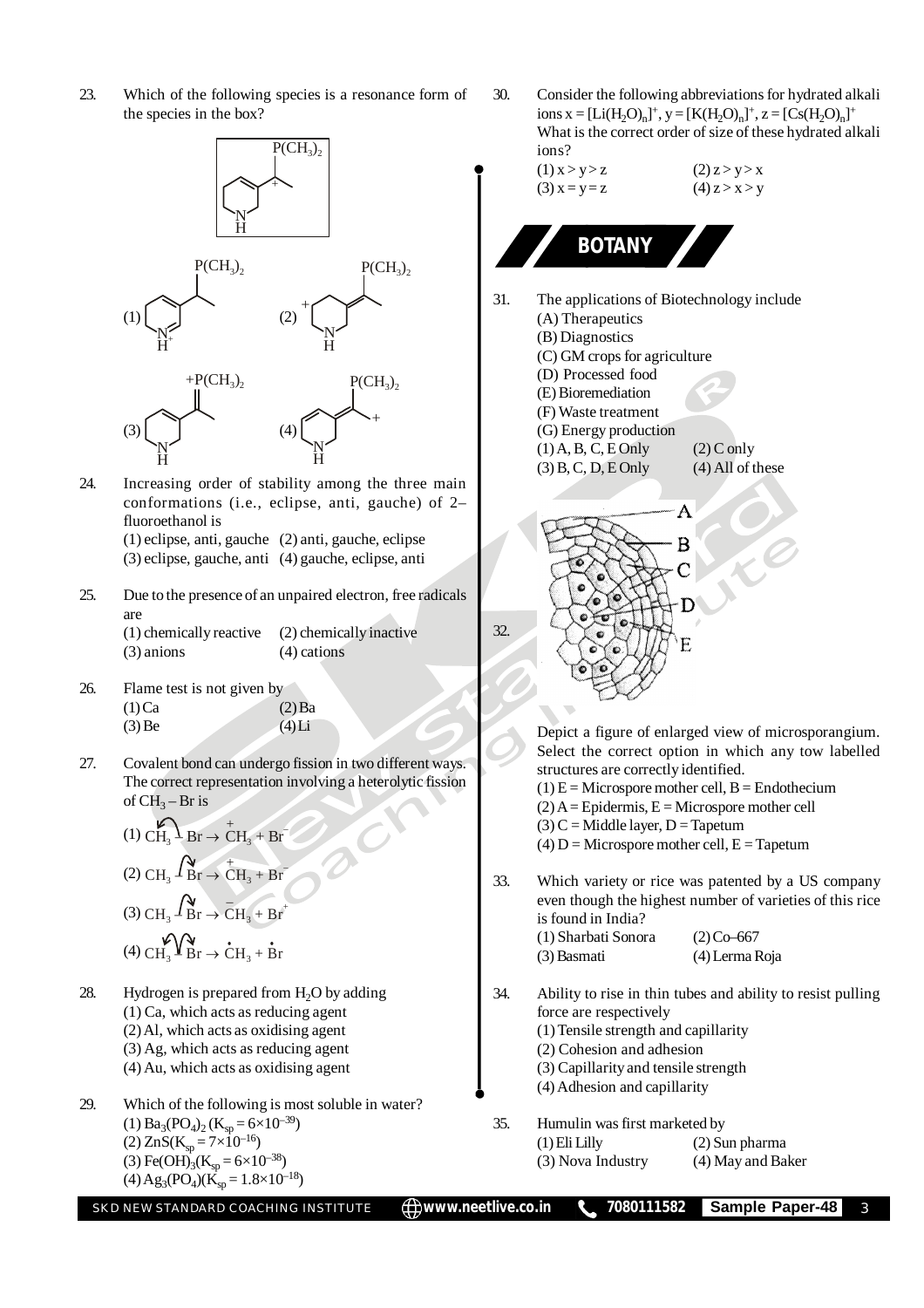36. Which is correct about monocot stem ? (1) Hypodermis is sclerenchymatous, vascular bundles

are close, phloem parenchyma is absent

(2) Hypodermis is sclerenchymatous, vascular bundles

are open, phloem parenchyma is absent

(3) hypodermis is collenchymatous, vascular bundles are closed, phloem parenchyma is present

(4) Hypodermis is sclerenchymatous, vascular bundles are closed, phloem parenchyma is present

37. Recognise the figure and find out the correct matching.



(1) D-primary xylem, C-secondary xylem, B-vascular cambium, A-secondary phloem

(2) C-primary xylem, D-secondary xylem, A-vascular cambium, B-secondary phloem

(3) B-primary xylem, A-secondary xylem, C-vasculr cambium, D-secondary phloem

(4) A-primary xylem, B-secondary xylem, D-vascular combium, C-secondary phloem

38. Match column I with column II, and choose the correct combination from the options given below.

|                | Column-I    | Column-II |                         |  |
|----------------|-------------|-----------|-------------------------|--|
|                | Osmosis     |           | Shrinkage of protoplast |  |
| В.             | Plasmolysis | 2.        | Hydrophilic substances  |  |
| $\mathbf{C}$ . | Diffusion   | 3.        | Free movement of        |  |
|                |             |           | molecules               |  |
| D.             | Imbibition  | 4.        | Semi permeable          |  |
|                |             |           | membrane                |  |

 $(1)$  A-4, B-3, C-2, D-1  $(2)$  A-2, B-4, C-1, D-3 (3) A-4, B-1, C-3, D-2  $(4)$  A-3, B-2, C-4, D-1

39. Which of the following is categorized as a 'beneficial element,' but not an 'essential element' for the growth of higher plants ? (1) Cobalt

(2) Iron

- (3) Molybdenum
- (4) Copper

40. Match Column I and Column II and choose the correct option given below the columns.

|    | Column I   | <b>Column II (Function)</b> |                            |  |
|----|------------|-----------------------------|----------------------------|--|
|    | (Element)  |                             |                            |  |
| А. | Calcium    |                             | Required for ionic-balance |  |
| B. | Boron      | 2.                          | Required for absorption of |  |
|    |            |                             | calcium                    |  |
| C. | Phosphorus | 3.                          | Required for absorption of |  |
|    |            |                             | calcium                    |  |
| D. | Chlorine   | 4.                          | Required toactivate        |  |
|    |            |                             | respiratory enzyme         |  |
| E. | Manganese  | 5.                          | Required for synthesis of  |  |
|    |            |                             | mitotic spindle            |  |

(1) A-1, B-2, C-3, D-4, E-5  $(2)$  A-5, B-4, C-3, D-2, E-1 (3) A-4, B-1, C-5, D-3, E-2 (4) A-5, B-3, C-2, D-1, E-4

41. What is produced when succinyl CoA is changed to succinate ?

 $(1)$  ATP  $(2) GTP$  $(3)$  CTP (4) ATP in plants and GTP in animals

- 42. Gibberellin facilitates seed germination by triggering the synthesis of  $(1)$   $\alpha$ -amylase
	- $(2)$   $\beta$ -amylase
	- (3)  $\alpha$ -amylase and  $\beta$ -amylase
	- (4)  $\alpha$ -amylase and protease
- 43. Match column I with column II, and choose the correct combination from the options given below.

| Column I                                             |                       | Column II |             |
|------------------------------------------------------|-----------------------|-----------|-------------|
| A.                                                   | Inhibit seed          | 1.        | Gibberellin |
|                                                      | germination           |           |             |
| B.                                                   | Sprouting of potato   |           | Ehylene     |
|                                                      | tuber                 |           |             |
| C.                                                   | Increase yield of     |           | Zeatin      |
|                                                      | sugarcane             |           |             |
| D.                                                   | Promote lateral shoot |           | A BA        |
|                                                      | growth                |           |             |
| $(1)$ A-4, B-2, C-1, D-3<br>$(2)$ A-2, B-3, C-4, D-1 |                       |           |             |
| $(3)$ A-4, B-2, C-3, D-1<br>$(4)$ A-4, B-1, C-2, D-3 |                       |           |             |

- 44. 5-methyl uracil is also known as (1) Thymine (2) Uracil (3) Adenine (4) Guanine
- 45. Negatively charged DNA is wrapped around the positively charged histone octamer called
	- (1) Nucleosome
	- (2) Nucleolus
	- (3) Nucleotides
	- (4) Nucleoside